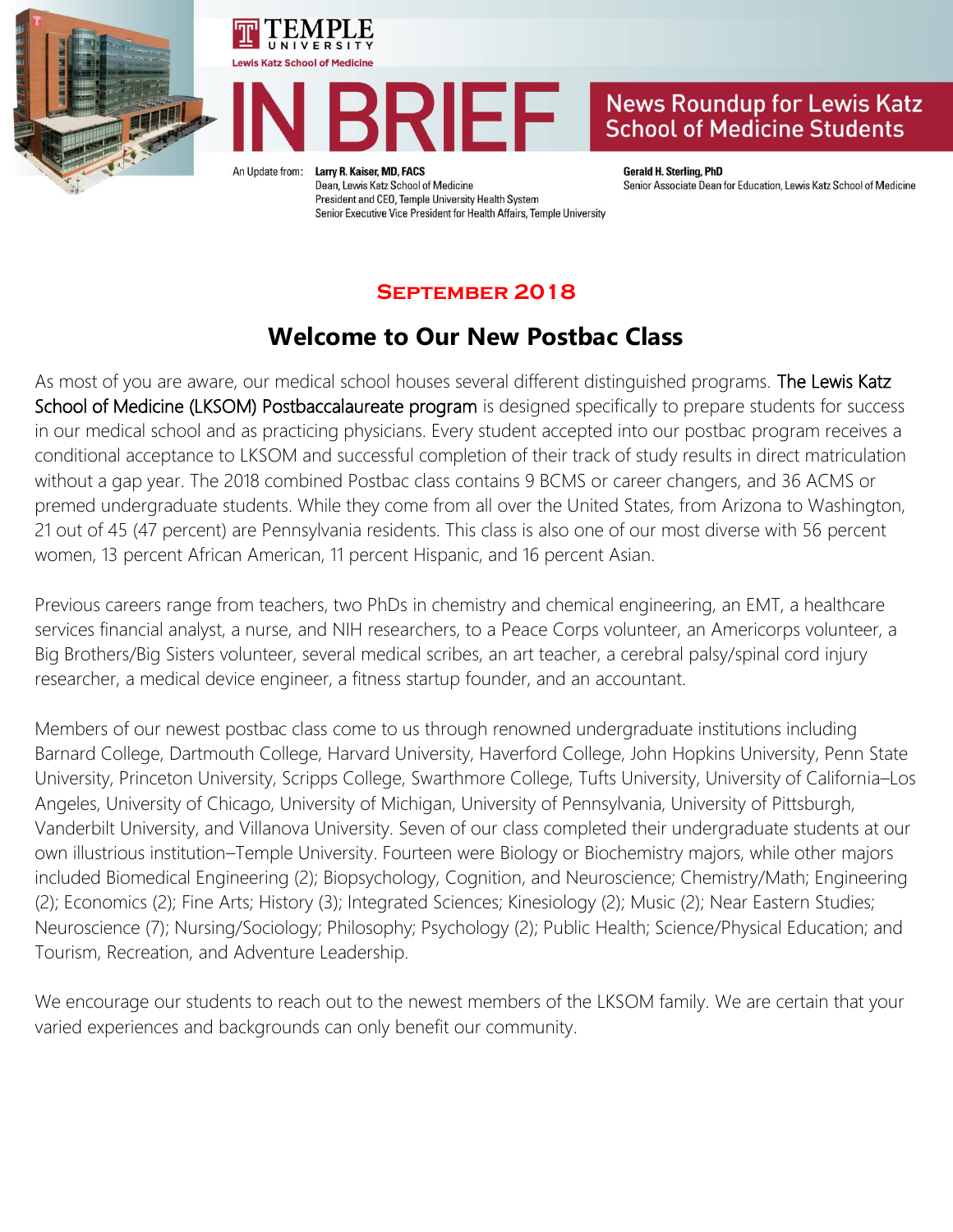## **Get to Know Your Course Coordinators**

While the school year remains new for our first- and second-year medical students, we'd like to take this opportunity to formally introduce our pre-clerkship course coordinators. These individuals play a vital role in the Office of Medical Education and work hard to make your courses run smoothly. Working closely with Course Directors, they handle scheduling, communication, course materials, and room assignments. Their efforts are typically behind the scenes and, therefore, they rarely receive the notice or credit they deserve. Their office is located in 227 MERB and their door is always open!

We would like to take this time to acknowledge and thank (from left to right): Jerome Wright – Doctoring Course Coordinator Hannah Flite – Year 2 Course Coordinator Nana Frimpong-Chester – Year 1 Course Coordinator Alexis Gates – Pre-clerkship Electives Coordinator





# **Temple Story Slam**

Our next Story Slam is scheduled for Wednesday, October 3, 2018 at 5:30 p.m. in 105 MERB. (Dinner at 5:00 p.m.).

The theme of this Slam is *Success and Failure*. We expect stories from students, faculty, nurses, and staff to present stories from the heart, relating to medicine or patient care or success and failures and discoveries along the way. This is a night to focus on our humanity, and the extraordinary things we see, feel, and do at Temple.

All are welcome to attend. Audience chooses the winner.

For information: [Slam@temple.edu](mailto:Slam@temple.edu) or Michael Vitez, Director of Narrative Medicine, x2-7131.

# **What's in a Credit Score?**

A credit score is a three-digit number, typically between 300 and 850, which represents your credit risk and the likelihood of you paying your bills on time. The higher the score, the higher the likelihood you have responsible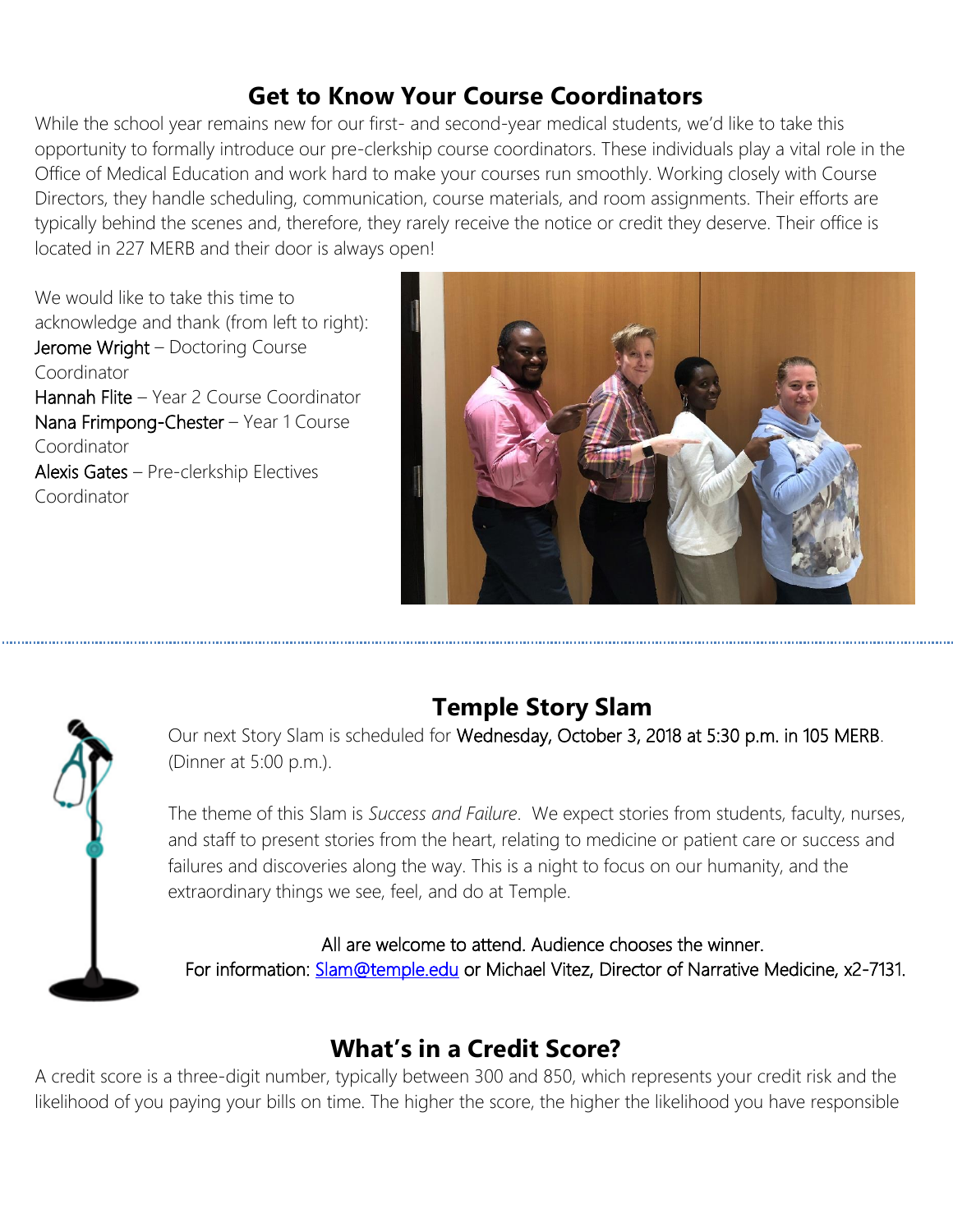financial habits. Your credit score is used to determine an approval for an account, like a credit card or loan, and your interest rate (the higher the credit score, the more likely of approval and better interest rate).

What factors go into this score? The number of accounts (credit cards, loans, etc.), the types of accounts, length of your credit history, payment history, and used versus available credit. Each credit bureau (there are 3—Equifax, Experian, and TransUnion) calculates your score differently, so your score may be different per bureau. This is completely normal and okay, so don't be nervous if you see a different score in the various places you may have access to your score (such as your credit report, credit card statement, or monitoring sites and companies).

If you want to learn more and have questions you'd like answered regarding the basics of credit, come to the "Understanding Credit" session being held on Tuesday, October 16<sup>th</sup> at 12 p.m. in MERB 342. An outside speaker is coming to speak on the topic and answer student questions. More information will be coming very soon!

## **At the Ginsburg Library**

#### New Technology

The Library's Innovation Space has added two new technologies—a Microsoft Hololens augmented reality (AR) system and an "Ultimaker 3" 3D printer.

The Microsoft Hololens is the library's first augmented reality system, which takes interactive virtual elements and blends them with a user's current environment. Unlike VR systems, the Hololens is a self-contained unit which does not need to maintain a connection with a PC; this allows it to be used anywhere. Also, unlike VR systems, the Hololens primarily utilizes hand gestures and voice commands for user interaction.

See<https://youtu.be/Hamn4piVmsA>for a demo of an AR anatomy program.

The Ultimaker 3 features higher-resolution 3D printing capabilities in comparison with the Lulzbot Taz6 or Stratasys UprintSE, with accuracy down to 25 microns. However, the Ultimaker also has a smaller print envelope, meaning it can only print small objects. For tiny items which need high levels of detail, the Ultimaker 3 is ideally suited.

#### Wellness Events

#### Zines and 'Za! (Make Your Own Magazine and Eat Pizza) – October 24th

Come learn about [Zines](https://www.graphicmedicine.org/comic-type/zine/) (magazines with a twist) and how to make your own! Enjoy a slice of pie too! (Registration is required—[https://ginsburgstudy.temple.edu/event/4418259\)](https://ginsburgstudy.temple.edu/event/4418259)

#### Coffee, Cupcakes, and Crafts – November 8th

Feeling in the mood for a little creative fun? Then come to the library to decorate a cupcake, enjoy it with some hot coffee, and be a button maker and designer. The library provides supplies for the button maker (Temple Ts and magazines for the images—or draw your own).

### **Well-Being Space**

The Well-Being Advisory Committee is dedicated to enhancing student well-being at LKSOM. If you have any related resources, events or feedback that you'd like to share, please contact Jacquee Lukawski at jkl@temple.edu or 215-707-1630.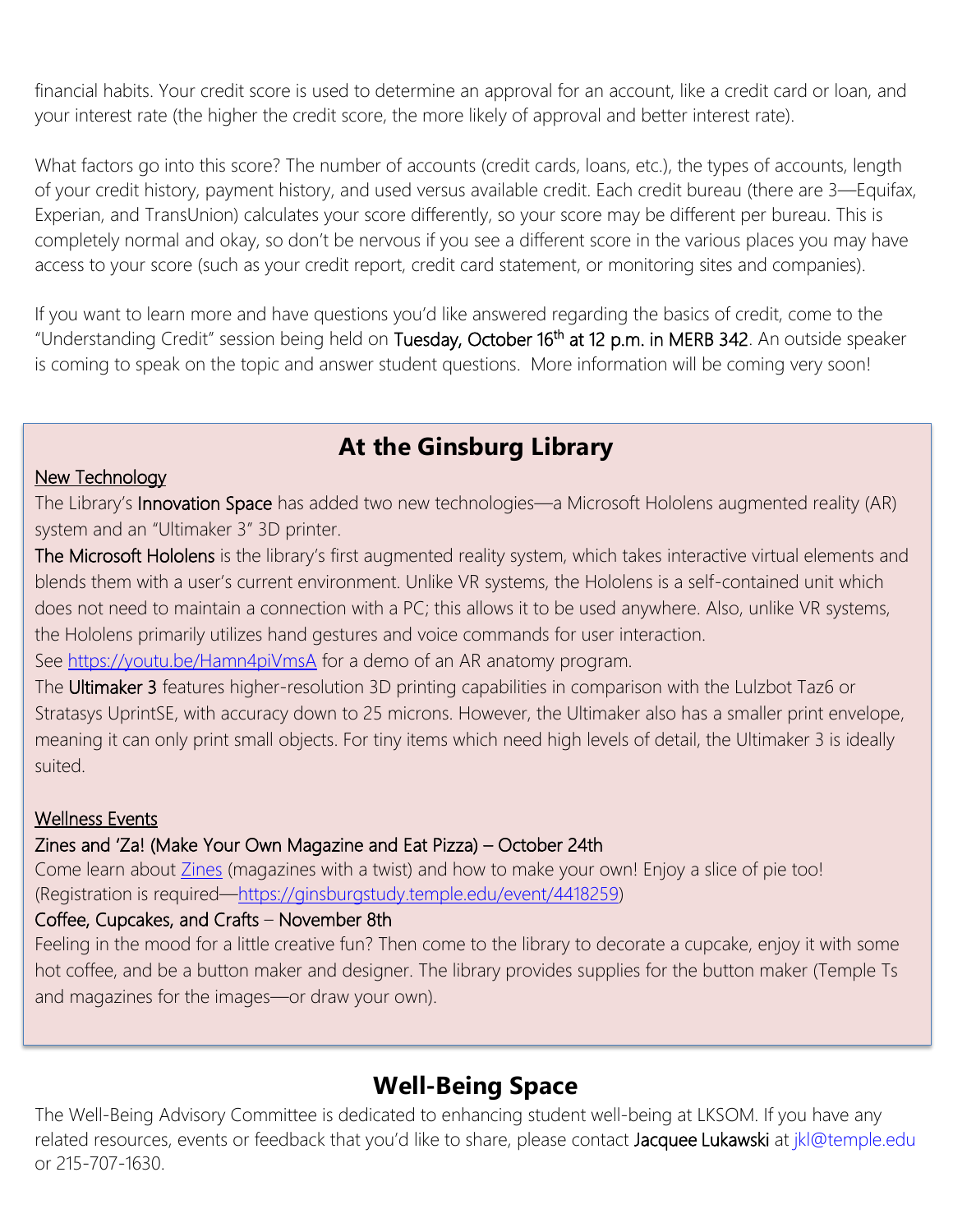### Mental Health Awareness

September is Suicide Prevention Month and there have been a number of special days of awareness that are relevant to medical students, physicians, and beyond. Monday, September 10 marked World Suicide Prevention Day and to shed light on this important topic, LKSOM's Our Wellness Liaisons (OWLs) shared a powerful post on their Instagram: "Tomorrow needs you."

The OWLs went on to explain, "Talking about suicide can be difficult, but it is incredibly important—for our future patients, for our family and friends, and for ourselves. Twenty-seven percent of medical students experience depression and 11 percent of medical students experience thoughts of suicide (*JAMA*, 2016). These statistics are overwhelming, but that's why it's important to have difficult conversations and reach out for help when you need it—because #tomorrowneedsyou." You can follow the OWLs at @lksom\_owls for more meaningful content related to medical student well-being.

As part of Suicide Prevention Month, September 17, 2018 was the inaugural World Physician Suicide Awareness Day. There are a number of statistics which show that physicians are more likely than the general population to commit suicide, yet this is not frequently addressed. The Council of Residency Directors (CORD) for Emergency Medicine and many other organizations are hoping to change that and open a dialogue about how to prevent suicides among physicians and trainees.

On October 10, 2018, The World Health Organization (WHO) is hosting World Mental Health Day and the focus this year is on adolescents and young adults. Some of the resources offered include suggestions for "What to Do if You're Feeling Down or Depressed."

These include:

- Talk to someone you trust about your feelings.
- Seek professional help. Your local health-care worker or doctor is a good place to start.
- Stay connected. Keep in contact with family and friends.
- Exercise regularly, even if it's just a short walk.
- Stick to regular eating and sleeping habits.
- Avoid or restrict alcohol intake and refrain from using illicit drugs; they can worsen depression.
- Continue doing things you have always enjoyed, even when you don't feel like it.
- Be aware of persistent negative thoughts and self-criticism and try to replace them with positive thoughts. Congratulate yourself on your achievements.

As a reminder, mental health services are available to students through LKSOM Counseling Services and Tuttleman Counseling Services. More information can be found at [https://medicine.temple.edu/personal](https://medicine.temple.edu/personal-counseling-services)[counseling-services.](https://medicine.temple.edu/personal-counseling-services) If you are in crisis, call the National Suicide Prevention Lifeline at 1-800-273-8255 or call 911.

# **Babcock Surgical Society**

The Babcock Surgical Society is LKSOM's oldest student group, starting in 1907. Named for surgical innovator, educator, and author W. Wayne Babcock (pictured below), who became Chair of Surgery in 1903, it has been an active and important part of the LKSOM landscape for more than a century. The Society offers students opportunities to shadow and learn about resources, and fosters a better understanding of the wide range of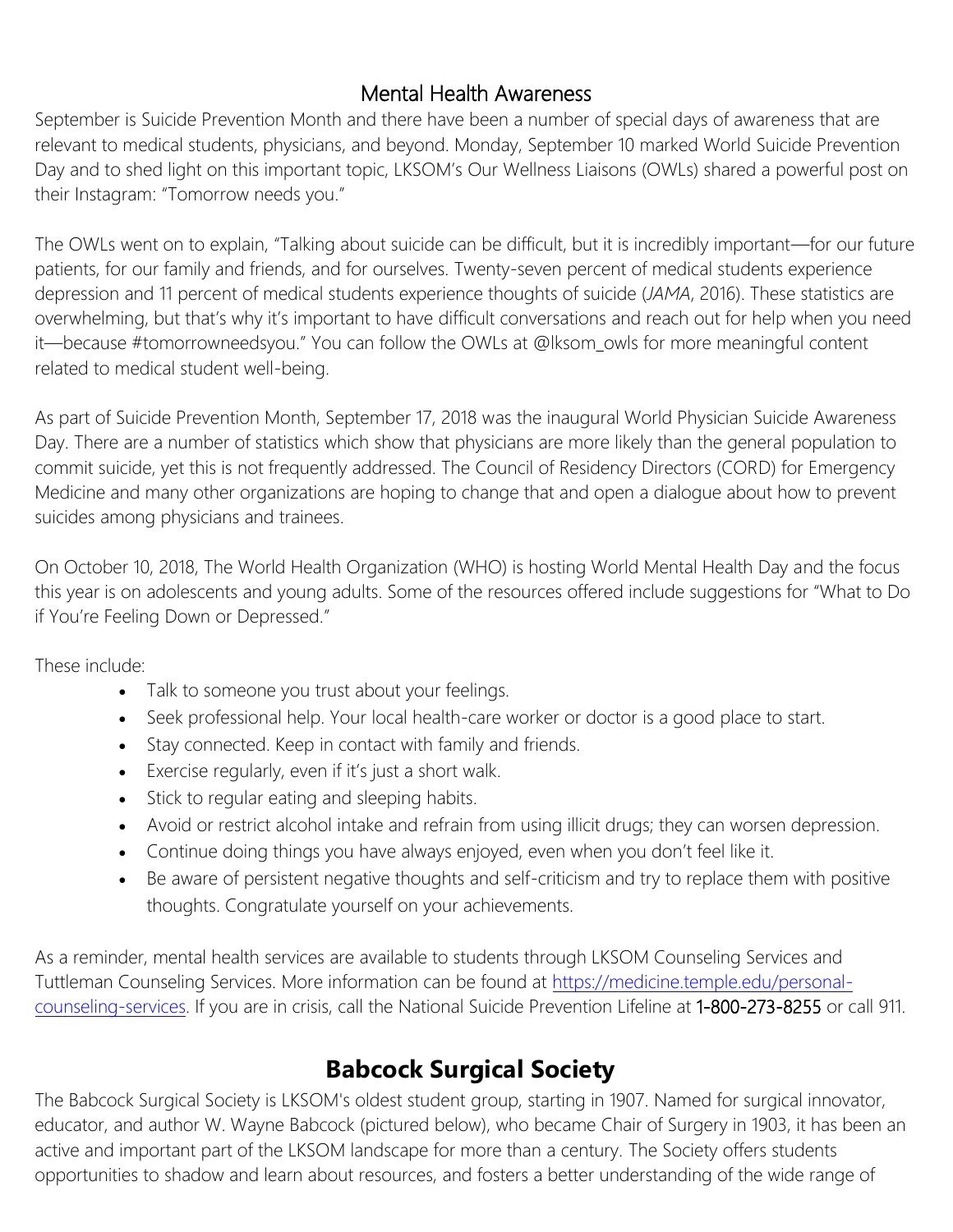different surgical subspecialties. Students work with faculty to develop clinical observation in trauma, colorectal, vascular, transplant, and bariatric surgical operations.

Above all, the Babcock Surgical Society students invest effort to provide networking opportunities for students through yearly events. At the annual Babcock Surgical Social held in MERB, Temple physicians from 10 different



surgical specialties serve on a panel to talk about their path to medicine, work, family, recreation, and pressing issues they feel are pertinent to the next generation of surgeons. Skills workshops are held to teach suturing, knot tying, and other valuable surgical skills. The Babcock Surgical Society also collaborates with the other Philadelphia medical schools to run the citywide Surgical Symposium, held at Jefferson this year. Similarly, surgeons from across the city team up to discuss important aspects of the field of medicine: leadership, research, and unity.

Interested in learning more and getting involved? The contacts for the group are: Rahul Bussa, [tuh30570@temple.edu](mailto:tuh30570@temple.edu)  Jacob Levy, tuh42473@temple.edu Chelsea Biefeld, [tug90141@temple.edu](mailto:tug90141@temple.edu)  Steven Forman, [tug82921@temple.edu](mailto:tug82921@temple.edu)